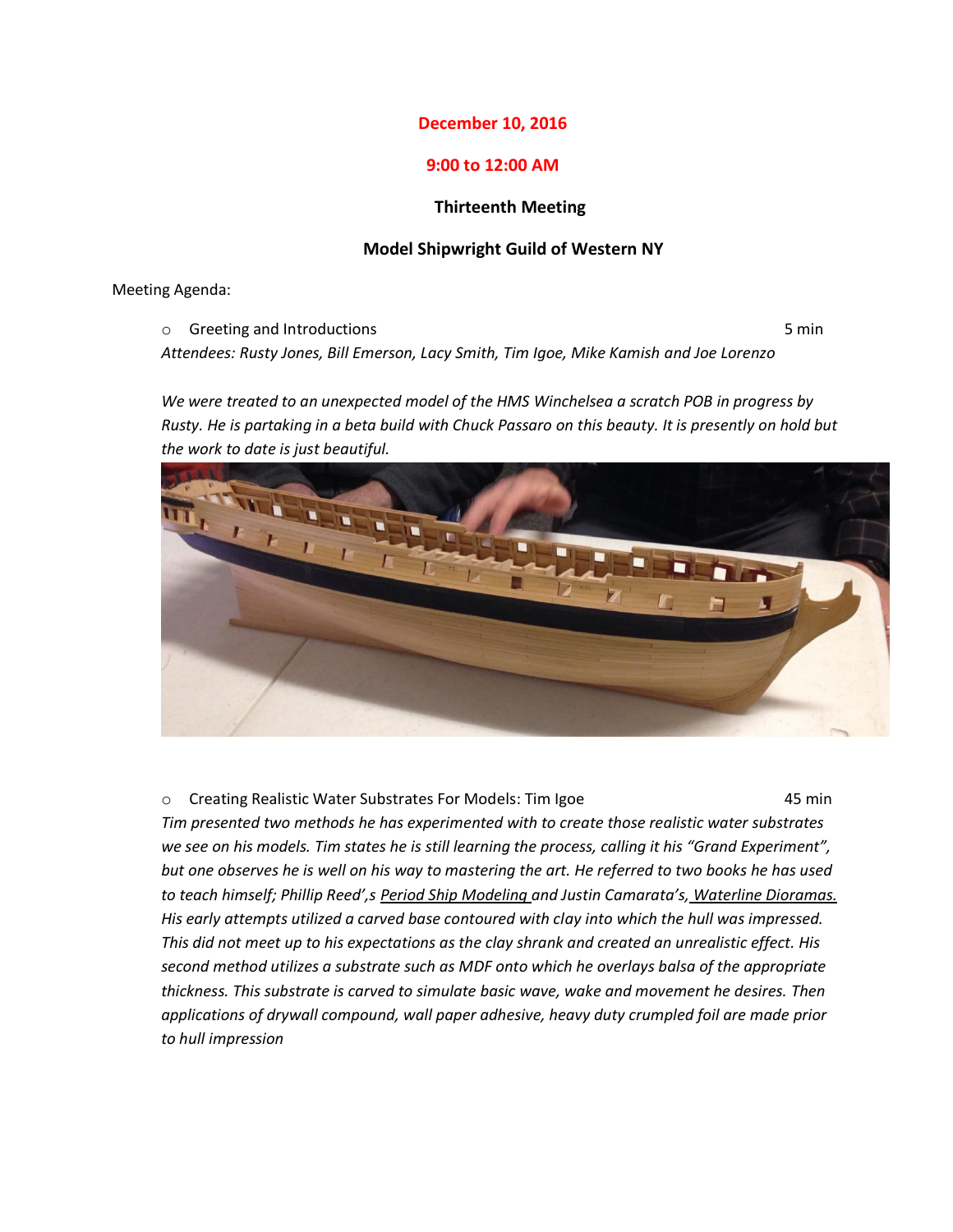*Tim then covered his painting method. To further enhance his modeling, he has an archive of various hull types under movement that he references to create his water lines. Tim doesn't leave anyone room to be critical as he even studies wave motion and has even used Calvin's theory to calculate wave motion.*

*I am sure I could not reproduce his results even with what I learned from his presentation. Tim has graciously offered to go through the process sometime in the future with me. From that we will produce a shop note for our library/resource page on the web.*

o Building Ship Cases: Joe Lorenzo 30min *Joe covered three basic case types one could build at home with shop tools. He alluded to other case types but those being commercially made were not included since special maching/forming is required. Examples exist in the museum..*

*Joe covered his method of wooden frame construction that utilizes simple cuts on a table saw. Frame members; top, uprights and base can be easily machined and assembled. The key is to make the top and base at the same time with care. These frame members are assembled and viewing material is added and secured with easily made splines.*

*He also covered self-supported cases with no framing and self-supported cases with wood or decorative metal banding yielding an elegant case work. The latter is particularly suited for smaller cases.*

*Parameters for glass, plexiglass/Lexan and "conservation" materials were also discussed. The presentation was in shop note form and will soon be published on our web site. The note will provide profile drawing of parts for reference.*

o The New Web Site Training: Mike Kamish 40min *Mike took members present through the "mechanics" of web additions that will be available to the membership soon. He covered navigation within the site, import of objects and site additions.*

*We indicated now that we have the basic site up we will be refining content and appearance over the next few weeks. You, as members, will be able to input to specific areas. A directions sheet will be created and you will have access rights to certain site areas. If you do not wish to do so but still want to input Joe would be glad to help you do so.* 

*Wix, the web site builder, offered a holiday specialso Joe prepaid the costs for the domain name and site. Joe is asking members to support the site costs by repaying him. The cost per member, not including Carlos, will be \$13/person. Joe will be contacting you shortly.*

o The December 2<sup>nd</sup> and 3<sup>rd</sup> Open House: All 15min *We did not cover this topic as time and Joe's previous communication summarized the event.*